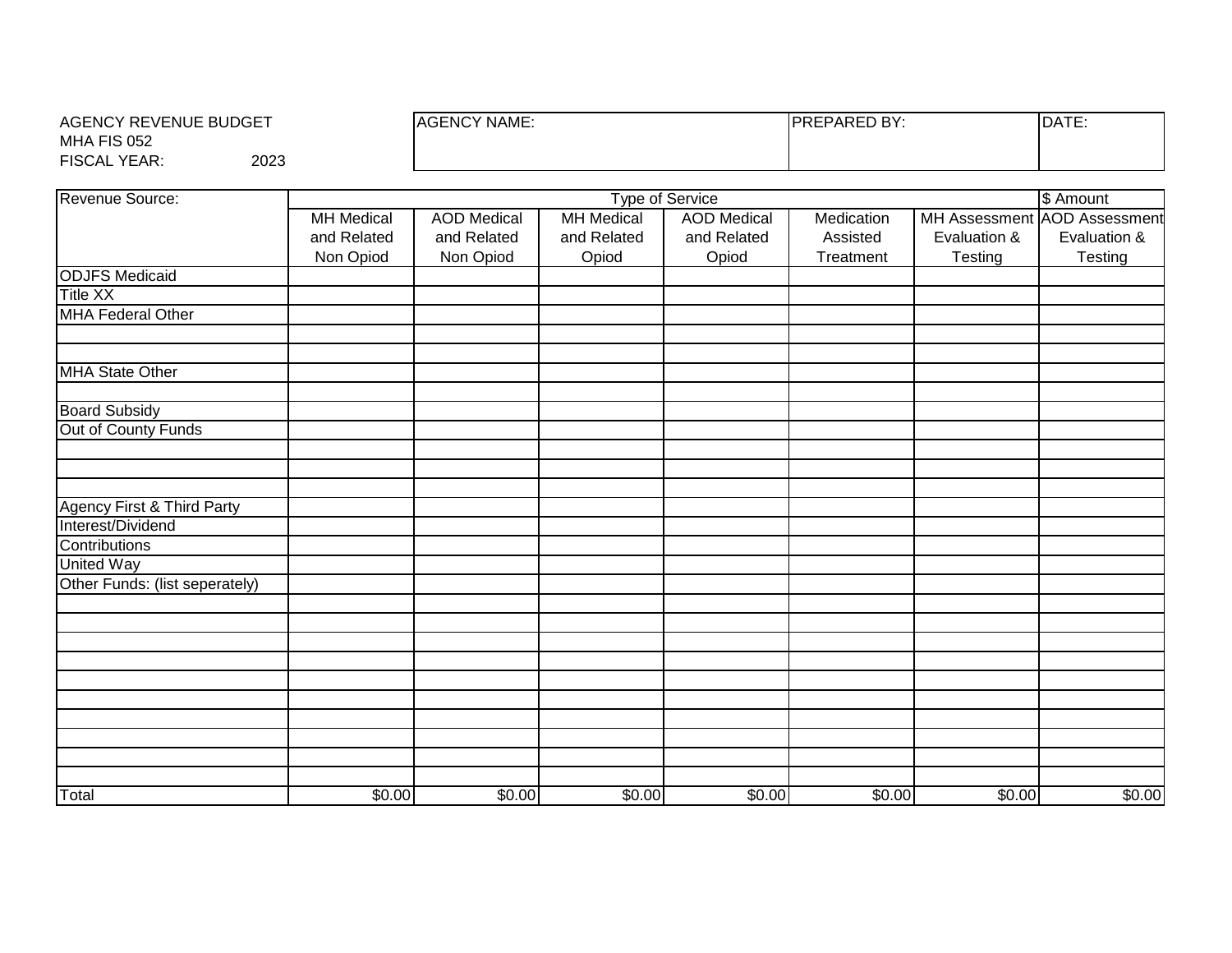| & Therapy | & Therapy | Services | & Support | MH Counseling   AOD Counseling   MH Crisis   MH Coordination   AOD Coordination<br>& Support |        | Case<br>MH CPST Management Recovery | Peer<br>Services | Employment<br>Services | Alternatives | Community<br>Based<br>Process |
|-----------|-----------|----------|-----------|----------------------------------------------------------------------------------------------|--------|-------------------------------------|------------------|------------------------|--------------|-------------------------------|
|           |           |          |           |                                                                                              |        |                                     |                  |                        |              |                               |
|           |           |          |           |                                                                                              |        |                                     |                  |                        |              |                               |
|           |           |          |           |                                                                                              |        |                                     |                  |                        |              |                               |
|           |           |          |           |                                                                                              |        |                                     |                  |                        |              |                               |
|           |           |          |           |                                                                                              |        |                                     |                  |                        |              |                               |
|           |           |          |           |                                                                                              |        |                                     |                  |                        |              |                               |
|           |           |          |           |                                                                                              |        |                                     |                  |                        |              |                               |
|           |           |          |           |                                                                                              |        |                                     |                  |                        |              |                               |
|           |           |          |           |                                                                                              |        |                                     |                  |                        |              |                               |
|           |           |          |           |                                                                                              |        |                                     |                  |                        |              |                               |
|           |           |          |           |                                                                                              |        |                                     |                  |                        |              |                               |
|           |           |          |           |                                                                                              |        |                                     |                  |                        |              |                               |
|           |           |          |           |                                                                                              |        |                                     |                  |                        |              |                               |
|           |           |          |           |                                                                                              |        |                                     |                  |                        |              |                               |
|           |           |          |           |                                                                                              |        |                                     |                  |                        |              |                               |
|           |           |          |           |                                                                                              |        |                                     |                  |                        |              |                               |
|           |           |          |           |                                                                                              |        |                                     |                  |                        |              |                               |
|           |           |          |           |                                                                                              |        |                                     |                  |                        |              |                               |
|           |           |          |           |                                                                                              |        |                                     |                  |                        |              |                               |
|           |           |          |           |                                                                                              |        |                                     |                  |                        |              |                               |
|           |           |          |           |                                                                                              |        |                                     |                  |                        |              |                               |
|           |           |          |           |                                                                                              |        |                                     |                  |                        |              |                               |
|           |           |          |           |                                                                                              |        |                                     |                  |                        |              |                               |
| \$0.00    | \$0.00    | \$0.00   | \$0.00    | \$0.00                                                                                       | \$0.00 | \$0.00                              | \$0.00           | \$0.00                 | \$0.00       | \$0.00                        |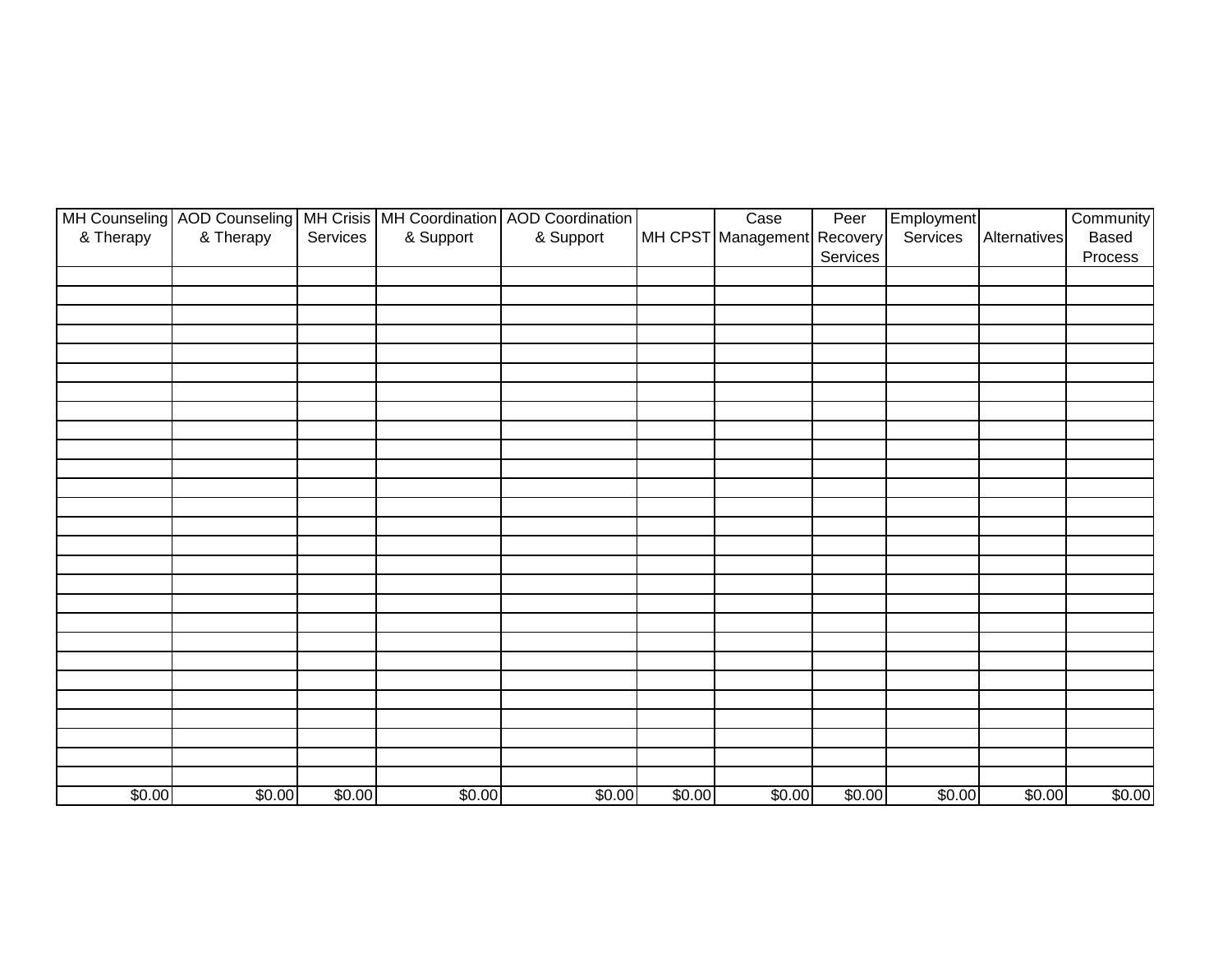| <b>MH</b> | <b>AOD</b> | Education   Education   Environmental | Information<br><b>Dissemination</b> | ID&      | Problem AOD Housing<br><b>Excluding Sub-</b> | Residential | Time-Limited | MH Housing MH Housing AOD Housing MH Housing AOD Housing<br>Residential | Permanent | Permanent | Hotline |
|-----------|------------|---------------------------------------|-------------------------------------|----------|----------------------------------------------|-------------|--------------|-------------------------------------------------------------------------|-----------|-----------|---------|
|           |            |                                       |                                     | Referral | <b>Acute Detox</b>                           | Care        | Temporary    | Treatment                                                               |           |           |         |
|           |            |                                       |                                     |          |                                              |             |              |                                                                         |           |           |         |
|           |            |                                       |                                     |          |                                              |             |              |                                                                         |           |           |         |
|           |            |                                       |                                     |          |                                              |             |              |                                                                         |           |           |         |
|           |            |                                       |                                     |          |                                              |             |              |                                                                         |           |           |         |
|           |            |                                       |                                     |          |                                              |             |              |                                                                         |           |           |         |
|           |            |                                       |                                     |          |                                              |             |              |                                                                         |           |           |         |
|           |            |                                       |                                     |          |                                              |             |              |                                                                         |           |           |         |
|           |            |                                       |                                     |          |                                              |             |              |                                                                         |           |           |         |
|           |            |                                       |                                     |          |                                              |             |              |                                                                         |           |           |         |
|           |            |                                       |                                     |          |                                              |             |              |                                                                         |           |           |         |
|           |            |                                       |                                     |          |                                              |             |              |                                                                         |           |           |         |
|           |            |                                       |                                     |          |                                              |             |              |                                                                         |           |           |         |
|           |            |                                       |                                     |          |                                              |             |              |                                                                         |           |           |         |
|           |            |                                       |                                     |          |                                              |             |              |                                                                         |           |           |         |
|           |            |                                       |                                     |          |                                              |             |              |                                                                         |           |           |         |
|           |            |                                       |                                     |          |                                              |             |              |                                                                         |           |           |         |
|           |            |                                       |                                     |          |                                              |             |              |                                                                         |           |           |         |
|           |            |                                       |                                     |          |                                              |             |              |                                                                         |           |           |         |
|           |            |                                       |                                     |          |                                              |             |              |                                                                         |           |           |         |
|           |            |                                       |                                     |          |                                              |             |              |                                                                         |           |           |         |
|           |            |                                       |                                     |          |                                              |             |              |                                                                         |           |           |         |
|           |            |                                       |                                     |          |                                              |             |              |                                                                         |           |           |         |
|           |            |                                       |                                     |          |                                              |             |              |                                                                         |           |           |         |
|           |            |                                       |                                     |          |                                              |             |              |                                                                         |           |           |         |
|           |            |                                       |                                     |          |                                              |             |              |                                                                         |           |           |         |
| \$0.00    | \$0.00     | \$0.00                                | \$0.00                              | \$0.00   | \$0.00                                       | \$0.00      | \$0.00       | \$0.00                                                                  | \$0.00    | \$0.00    | \$0.00  |